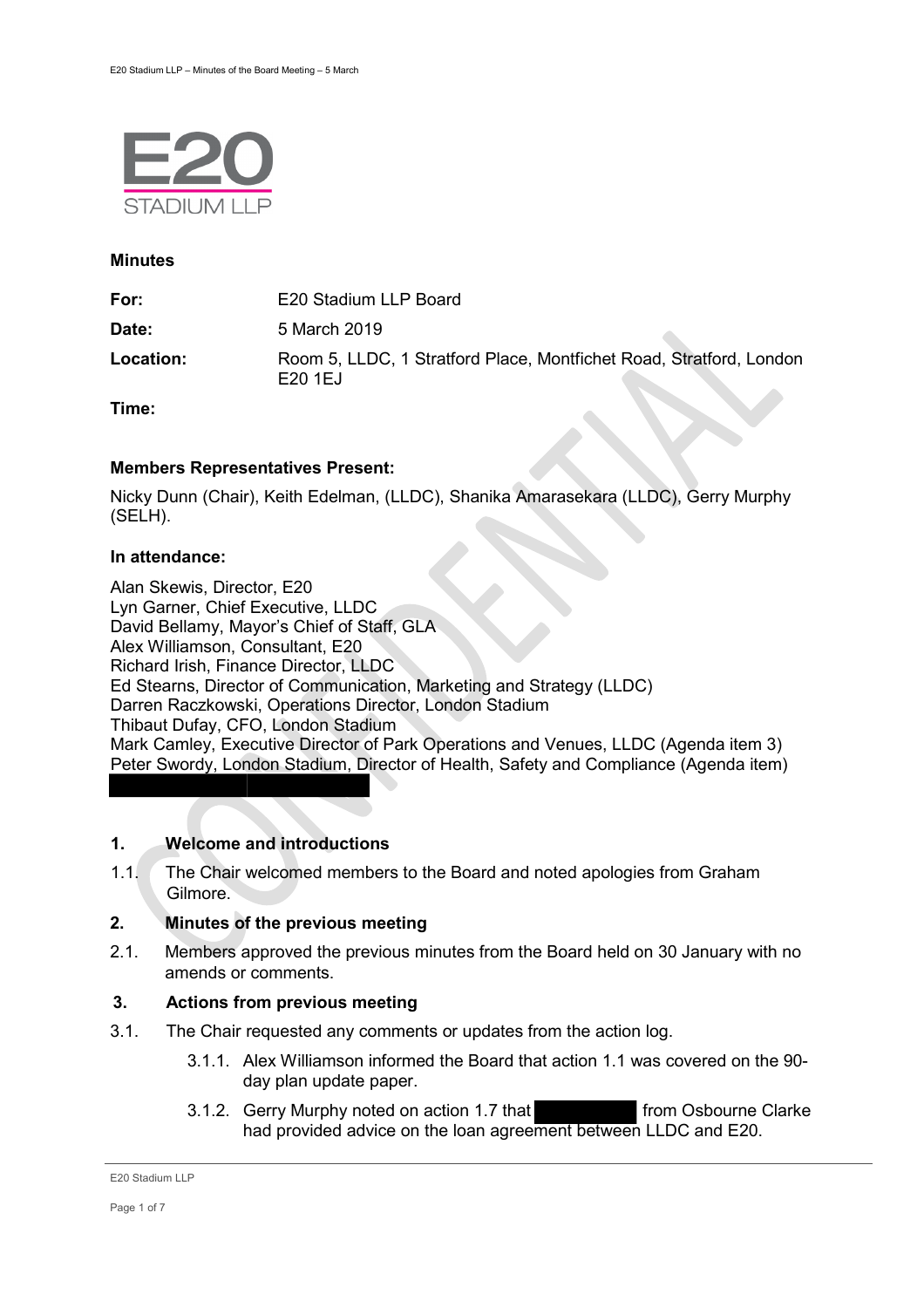- 3.1.3.
- 3.2. The Board formally agreed to remove actions from the log that are now complete. Action – to update actions log ahead of next Board meeting (11 April)

#### **4. Health and Safety (Agenda item 3)**

- 4.1. Mark Camley and Peter Swordy joined the meeting for this agenda item.
- 4.2. The Chair welcomed both to the Board meeting and Mark Camley introduced the paper.
	- 4.2.1. The Board were informed that out of 23 recommendations from Trivandi,10 had been completed and closed out.
	- 4.2.2.
	- 4.2.3. Mark Camley further advised the Board that he has now joined the H&S meetings with the London Stadium team as the link back to the Queen Elizabeth Olympic Park (QEOP)
- 4.3. Mark Camley introduced Peter Swordy as the Director of Health, Safety and Compliance.
	- 4.3.1. Peter Swordy thanked the Board for inviting him and he proceeded to give an overview of his previous experiences.

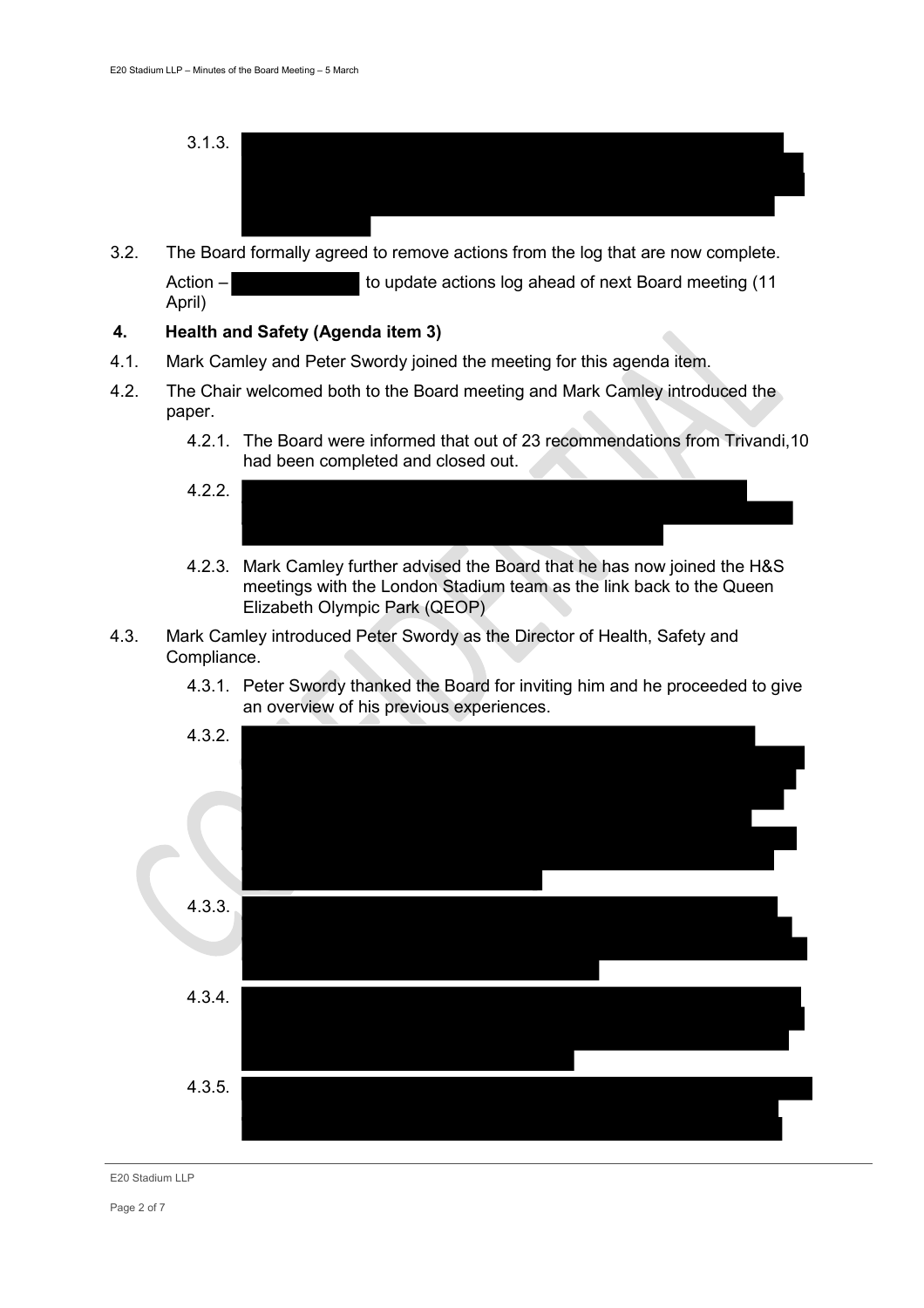

4.3.6. Peter Swordy informed the Board that these issues would be reviewed. Peter also noted that a new text line to report disorder or abuse is working well for fans to report incidents.

**Action: Peter Swordy to review the matters raised by Keith Edelman in 4.3.3, 4.3.4 and 4.3.5 and circulate ban breakdown to Board** 

## **5. 0-90 Day Plan Update (Agenda item 4)**

- 5.1. Alex Williamson introduced the paper to the Board.
	- 5.1.1. The Board were informed that the 0-90 day plan was a live document and is updated weekly ahead of the Stadium Management Group (SMG) meeting. The overall aim is to move SMG from transition phase to business as usual.
	- 5.1.2. The Board were updated on several changes in staff and secondments taking place, including the appointment of an in-house legal resource. Gerry Murphy noted that the contract was six months fixed term.
	- 5.1.3. Shanika Amarasekara asked how the in-house lawyers role integrated with the 90-day plan and what their remit would be. Alex Williamson informed the Board that their role would be to bridge the gap between E20 and LS185 and external lawyers we currently use.
	- 5.1.4. Shanika Amarasekara also asked that Alex Williamson check again the 0- 90 day plan to ensure it carries the appropriate workstreams for LLDC acquiring a commercial enterprise.

#### **Action : Alex Williamson to take informal advice from M&A experts to ensure 0- 90 plan is covering all bases**

**Action: Gerry Murphy to have a conversation with TFL legal** 

# **6. 2019/20 Budget – E20 and LS185 (Agenda item 5)**

- 6.1. Richard Irish introduced the paper to the Board.
	- 6.1.1. The Board was taken through the financial tables incorporating within the paper.
	- 6.1.2. The Chair questioned why the LS185 management fee was still being paid. Gerry Murphy responded to inform the Chair that the E20-LS185 contract was left in situ which means the management fee still applies and covers the uplift in insurance costs.
	- 6.1.3. Note the headings in the tables at 3.2, 3.3, 3.6 and 4.1 should read £m's (not £000)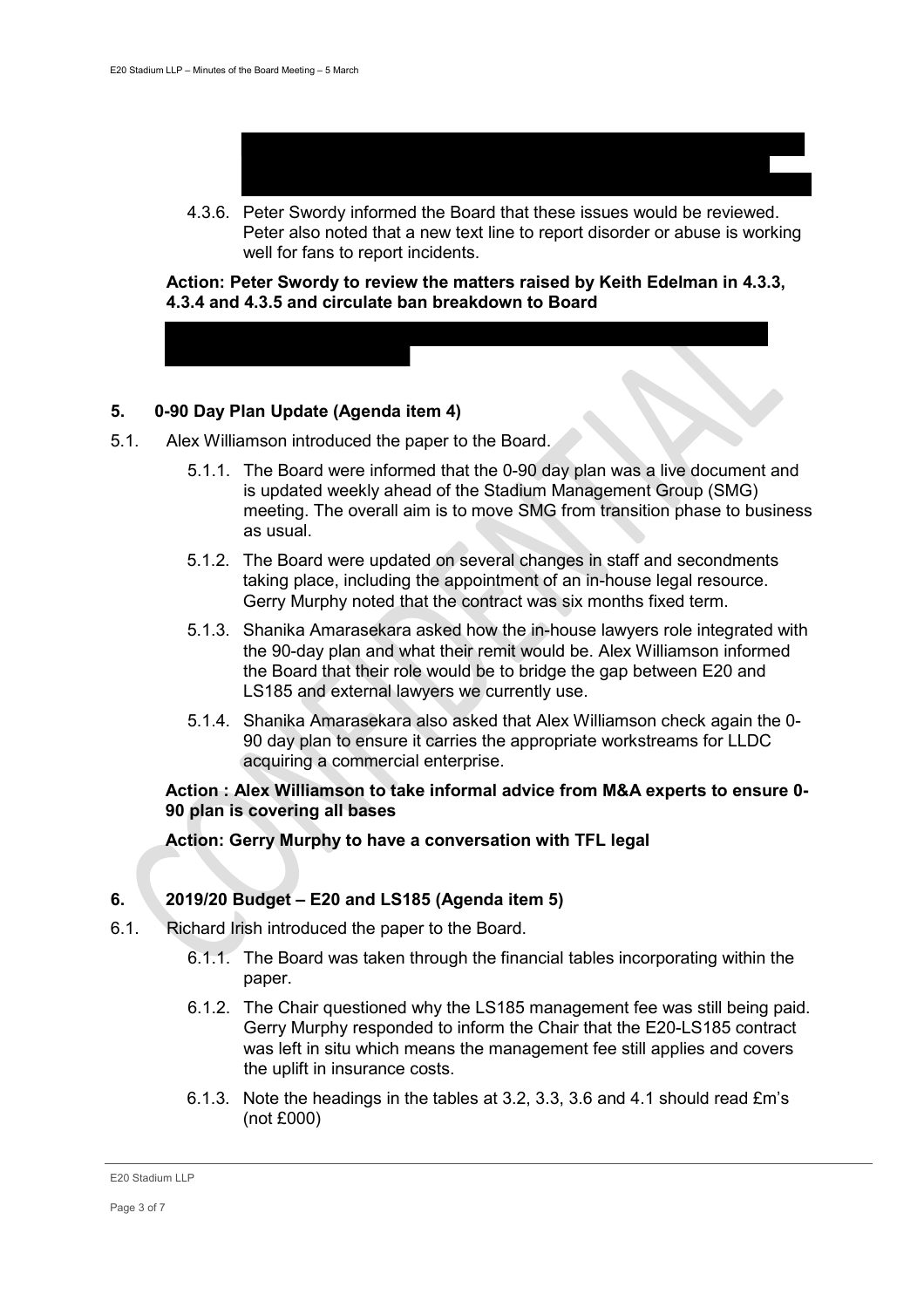## **Action – Gerry Murphy and Richard Irish to produce a financial update that shows the pre-acquisition forecast and a bridge to the most up to date forecast.**

## **Action – Richard Irish to update the delegations in 6.1 of the paper**

6.1.4. Keith Edelman requested an updated five-year outlook on E20's financial position.

## **Action – Gerry Murphy and Richard Irish to produce a five-year outlook on E20's financial position.**

#### **Action – Alex Williamson to produce a strategy of what the London Stadium wants to achieve as a business and what do we want the Stadium to be.**

- 6.1.5. David Bellamy questioned whether E20 had budgeted for any other extraordinary legal fees. Gerry Murphy confirmed that this was not in the budget. If any extraordinary costs were to occur, they would need to be contained within the overall budget. The most likely source of reductions would be the capital plan as these could be re-phased.
- 6.1.6. Alex Williamson informed the Board that he and Lyn Garner meet with Karren Brady monthly. An objective of that meeting was preventing issues escalating to legal disputes.
- 6.1.7.
- 6.2. The Board approved the E20 and LS185 budgets for the financial year 2019/20.

# **7. Loan Agreement between LLDC and E20 (Agenda item 6.1)**

- 7.1. Richard Irish introduced the paper to the Board. The Board noted the advice of Osbourne Clarke in relation to the loan agreement.
- 7.2. The Board approved the Loan Agreement between LLDC and E20.

# **8. Finance Update (Agenda item 6.2)**

8.1. Richard Irish introduced the paper to the Board.

# 8.1.1. The Board approved the following payments -

| <b>Supplier</b>              | <b>Description</b>                                                              | Value<br>(excl VAT) |
|------------------------------|---------------------------------------------------------------------------------|---------------------|
| <b>BT Conferencing</b>       | January 2019 charges                                                            | 29                  |
| Cintra HR & Payroll Services | Payroll administration for March 2019                                           | 58                  |
| Consumer Consulting Co Ltd   | Stadium consultant services for the three weeks from 9 March to 5<br>April 2019 | 30,532              |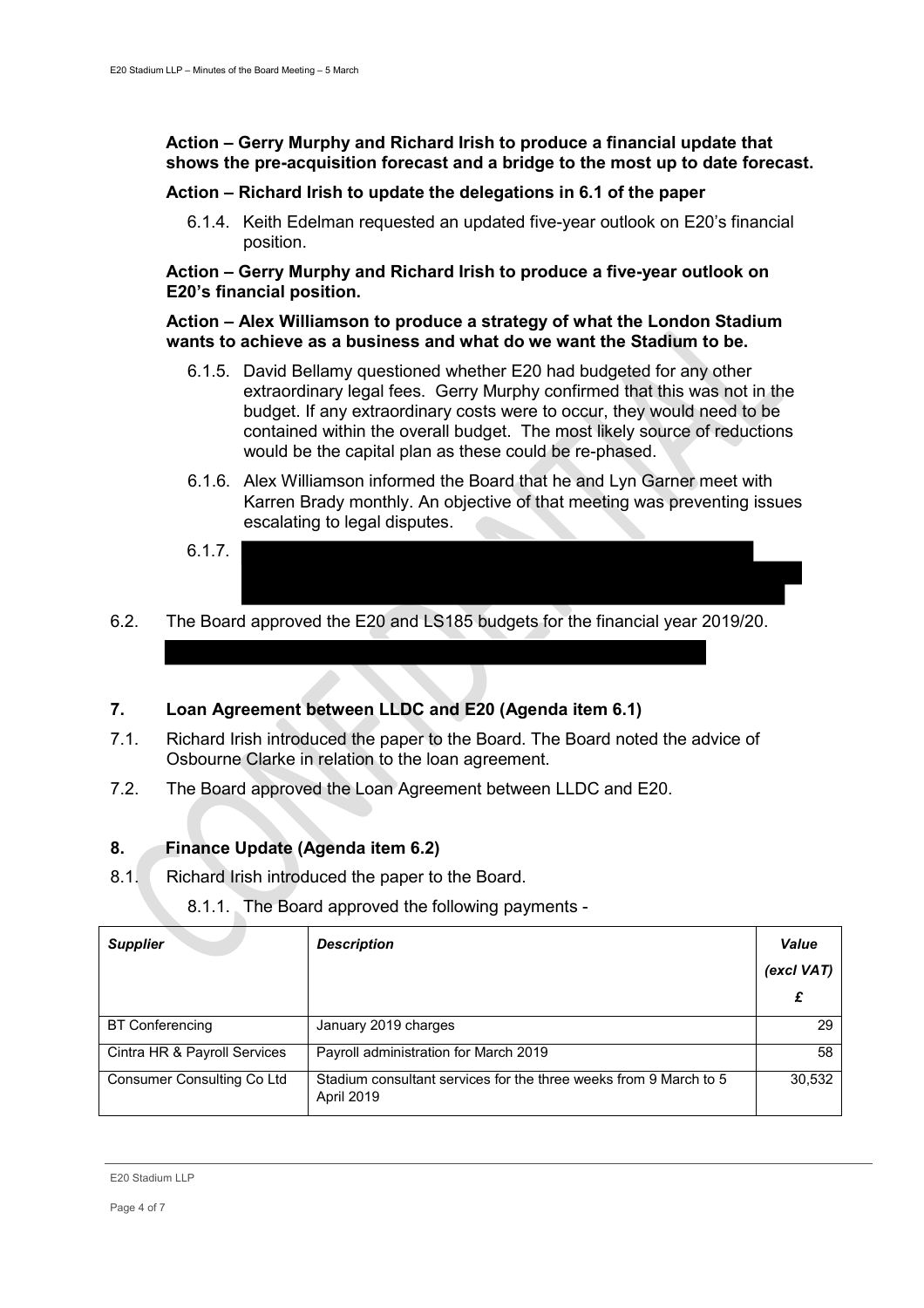| <b>Total</b>                   |                                                                                                                                              | 821,479 |
|--------------------------------|----------------------------------------------------------------------------------------------------------------------------------------------|---------|
| Payroll                        | February 2019 staff costs (including tax and pension payments)                                                                               |         |
| <b>Sub Total</b>               |                                                                                                                                              | 806,779 |
| <b>Woolford Consulting Ltd</b> | Seating project management services for January 2019                                                                                         | 11,625  |
| Trivandi                       | Health and Safety review - phase 1                                                                                                           | 42,975  |
|                                |                                                                                                                                              |         |
| PHD                            | Maintenance of seating for February 2019                                                                                                     | 25,707  |
| LS185                          | Carbon Trust assessment of a Stadium LED lighting solution                                                                                   | 11,288  |
| <b>LS185</b>                   | Momentum – transport planning, final year of current agreement                                                                               | 76,150  |
| <b>LLDC</b>                    | MACE 2018 seating transition project management costs                                                                                        | 25,.346 |
| <b>LLDC</b>                    | Atkins power supply study costs (evaluating private wire electrical<br>displacement to the Stadium from Engie surplus electricity generated) | 5,751   |
| <b>LLDC</b>                    | Recharge of Gowling legal costs across November and up to 8<br>December 2018                                                                 | 532,645 |
| <b>LLDC</b>                    | Corporate Services recharge for January 2019                                                                                                 | 35,042  |
| <b>JLT</b>                     | Property damage insurance additional premium following operator<br>acquisition                                                               | 510     |

- 8.1.2. The Board identified that the 2019/20 delegation would apply to only payments slipping from 2018/19
- 8.1.3. David Bellamy asked the Board if the FA charge dispute with West Ham was settled. Lyn Garner informed the Board that the FA fine was settled, but the injunction costs are still outstanding, but an offer had been sent to Karren Brady. No response had been received at the time of the Board.

# **9. Stadium Capital Investment and Lifecycle Plan (Agenda item 7)**

- 9.1. Alan Skewis introduced the paper to the Board.
- 9.2. The Chair questioned the status of the lateral barrier trial. Darren Raczkowski informed the Chair that a prototype is being tested to inform a final decision on effectiveness as a deterrent to pitch incursions, as well as financial efficiency. An update will be provided at the next Board meeting.
- 9.3. The Board approved the Capital and Lifecycle investment plan and delegated to the LLDC Chief Executive of LLDC the approval for the individual projects contained within it.
- 9.4. The Board noted that any spend over  $£1M$ , projects not included or within the plan would come back to the Board for approval.

# **10. Connected Stadium (Agenda item 8)**

10.1. Alex Williamson introduced the paper to the Board.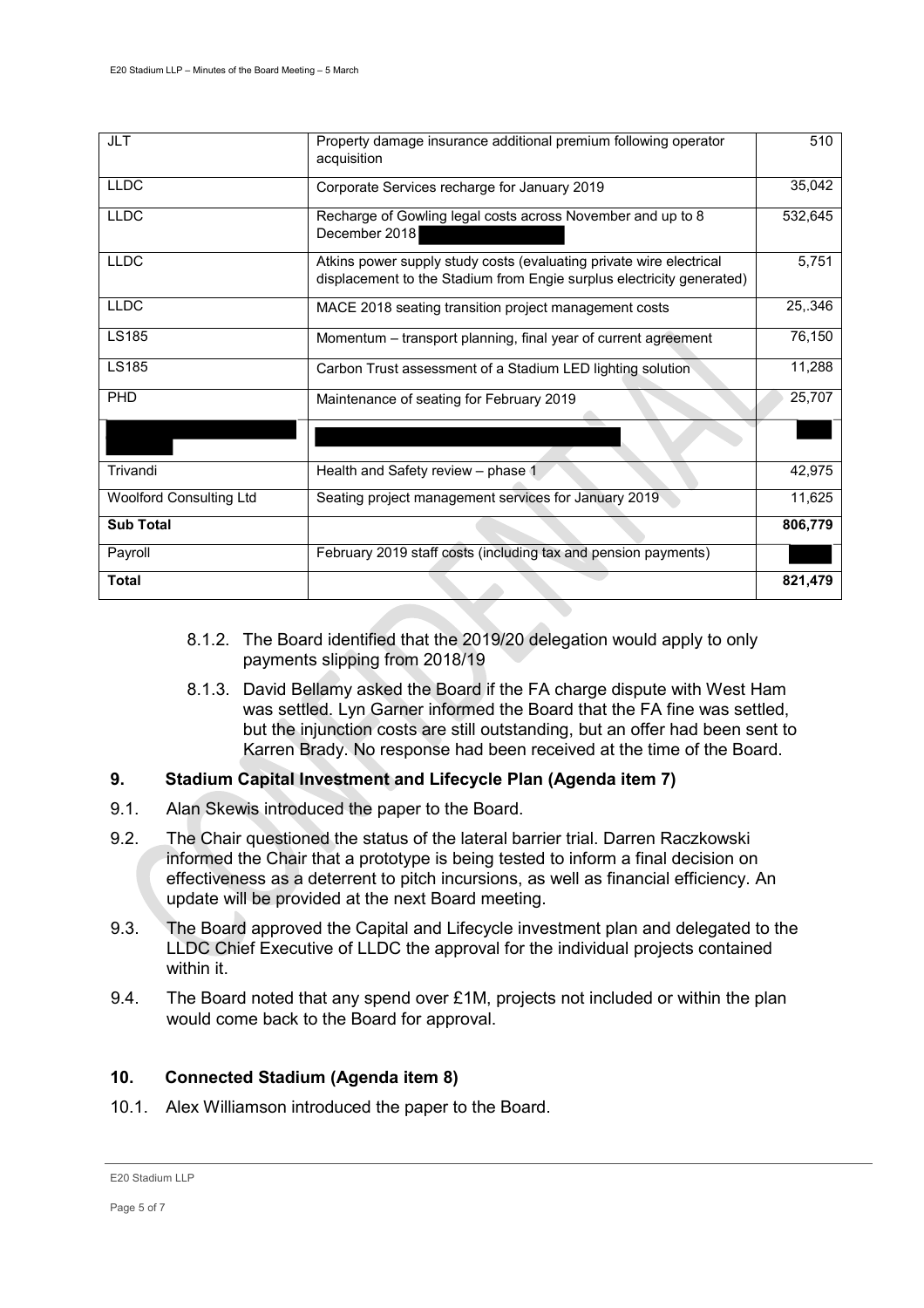

**Action: Alex Williamson to bring back a report on Connected Stadium.** 

#### **11. Stadium Management Report (Agenda item 9)**

- 11.1. Alan Skewis introduced the paper to the Board.
	- 11.1.1. David Bellamy raised concerns over the high level of homophobic and racial chants occurring at football grounds.
	- 11.1.2. Darren Raczkowski reiterated that a new text line has been implemented, and has helped with incident reporting, and action being taken against those engaged in disorder including abuse.

$$
11.1.3.
$$

11.1.4. The Board requested to see a breakdown of bans and ejections quarterly.

**Action: Darren Raczkowski and Alan Skewis to produce a breakdown of bans and ejections quarterly**

#### **12. 2019 Seat Transitions and New Seating System Update**

12.1. Alan Skewis introduced the paper to the Board.





## **13. Stadium Naming Rights**